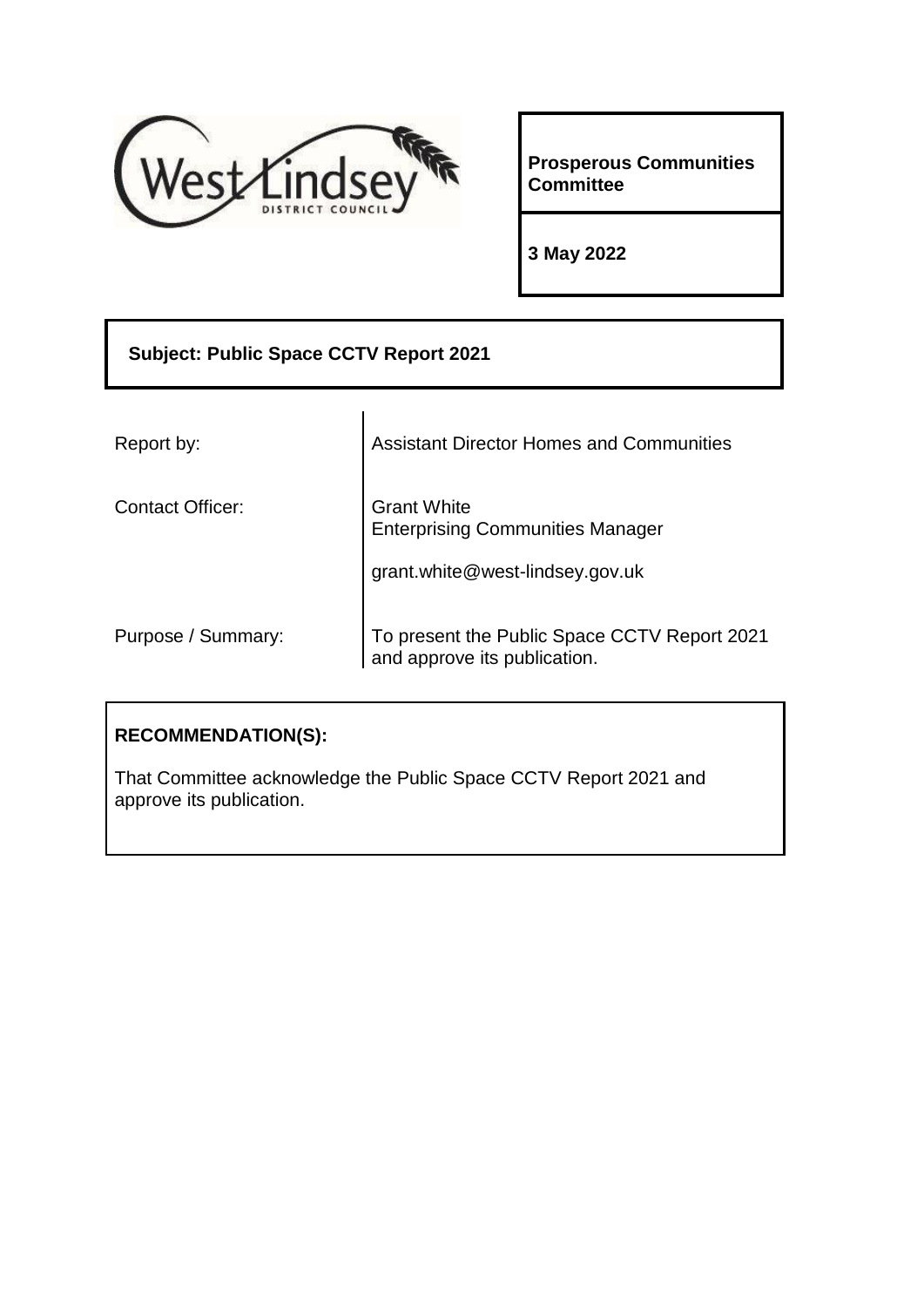#### **IMPLICATIONS**

#### **Legal:**

There are no legal implications associated with this report or the publication of the Public Space CCTV Report 2021.

The Council has a range of measures in place to comply with necessary legal obligations for the use of CCTV in public places including a Code of Practice.

Due regard and compliance are met for the following:

- General Data Protection Regulation (GDPR)
- Data Protection Act 2018
- Freedom of Information Act 2000
- British Standards: BS7958 and BS7858
- Procedures and Investigations Act 1996
- Regulation of Investigatory Powers Act 2000
- Surveillance Camera Commissioner's CCTV Code of Practice

**(N.B.) Where there are legal implications the report MUST be seen by the MO**

#### **Financial :**

There are no financial implications arising from this report.

#### **FIN REF: FIN/19/23/PC/SL**

#### **(N.B.) All committee reports MUST have a Fin Ref**

#### **Staffing :**

There are no staffing implications associated with this report.

#### **(N.B.) Where there are staffing implications the report MUST have a HR Ref**

#### **Equality and Diversity including Human Rights :**

There are no specific implications associated with this report. The use of CCTV complies with all relevant data protection legislation which includes protections on more sensitive information such as special category data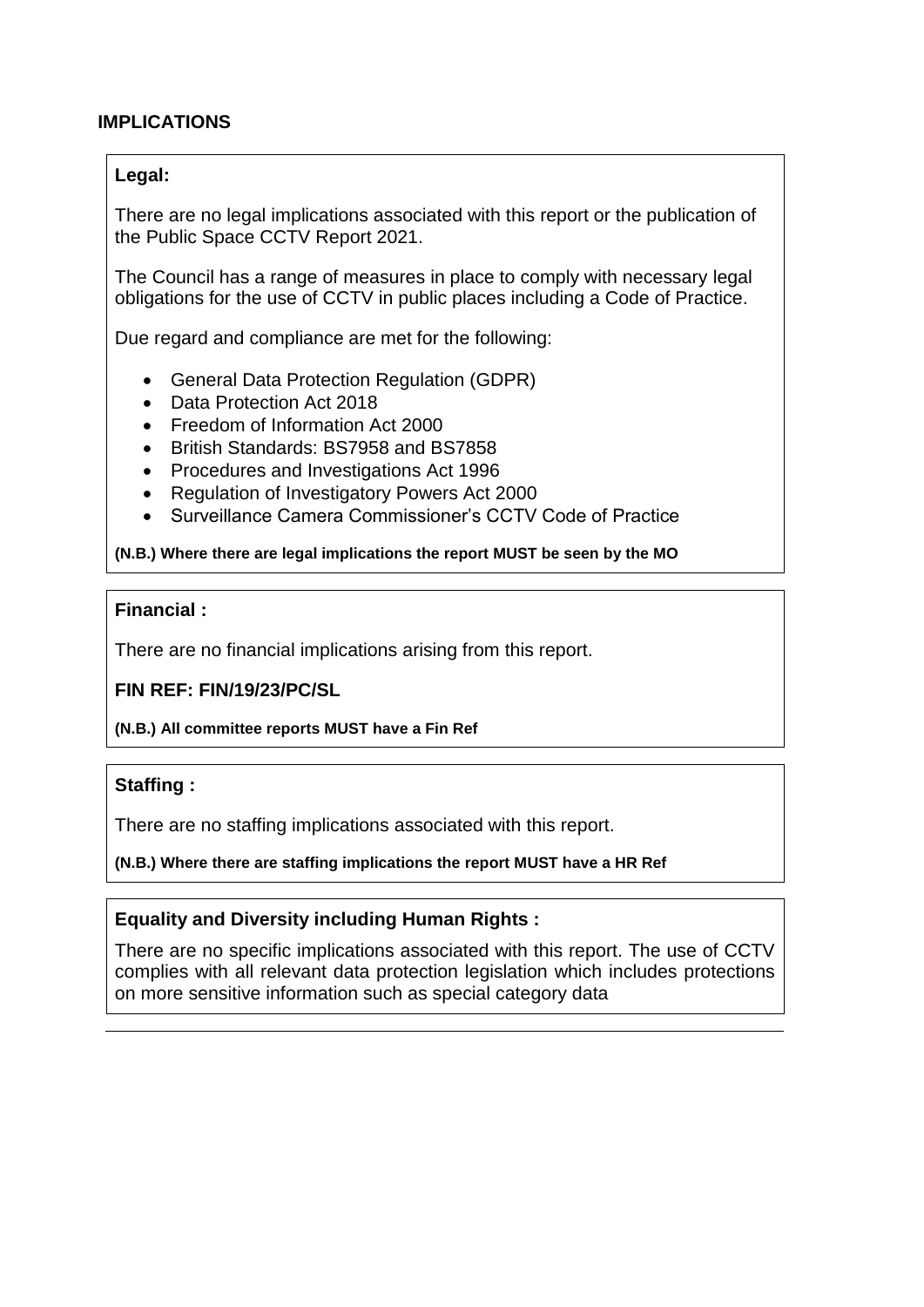#### **Data Protection Implications :**

The Public Space CCTV Report 2021 provides an overview of CCTV activity during 2021 with no personal or sensitive information included.

The Council operates CCTV in public spaces in compliance with relevant data protection legislation. Working practices around the protection of CCTV related data are contained within the Council's CCTV Code of Practice which is reviewed on a regular basis.

#### **Climate Related Risks and Opportunities:**

There are no specific implications related to this report. Public Space CCTV does have an environmental impact as it relies on electricity supply to power both our control room facility and CCTV cameras. The electricity usage for CCTV operations is not currently recorded separately from other energy monitoring completed by the Council. This is an area of work officers will explore during 2022/23 to be able to provide more detailed reporting.

#### **Section 17 Crime and Disorder Considerations:**

The publication of the Public Space CCTV Report 2021 helps to demonstrate the use and impact of public space CCTV on preventing and detecting crime.

Section 17 of the Crime and Disorder Act 1998 details how local authorities have a duty to consider the impact of their functions and decision on crime and disorder in their area. The provision of a public space CCTV service is a direct action the Council takes to pro-actively prevent and detect crime.

#### **Health Implications:**

There are no specific implications related to this report. The Public Space CCTV Report 2021 does include figures on the number of concern for safety incidents monitored. This incident category includes occasions where CCTV has been used to detect and monitor individuals at risk of harm such as victims of physical attack or domestic abuse and also individuals attempting to self-harm or commit suicide. The use of public space CCTV in such incidents greatly increases our ability to locate and direct police and other emergency support to individuals in immediate need to protect their wellbeing.

**Title and Location of any Background Papers used in the preparation of this report :**

Wherever possible please provide a hyperlink to the background paper/s

If a document is confidential and not for public viewing it should not be listed.

**Risk Assessment :**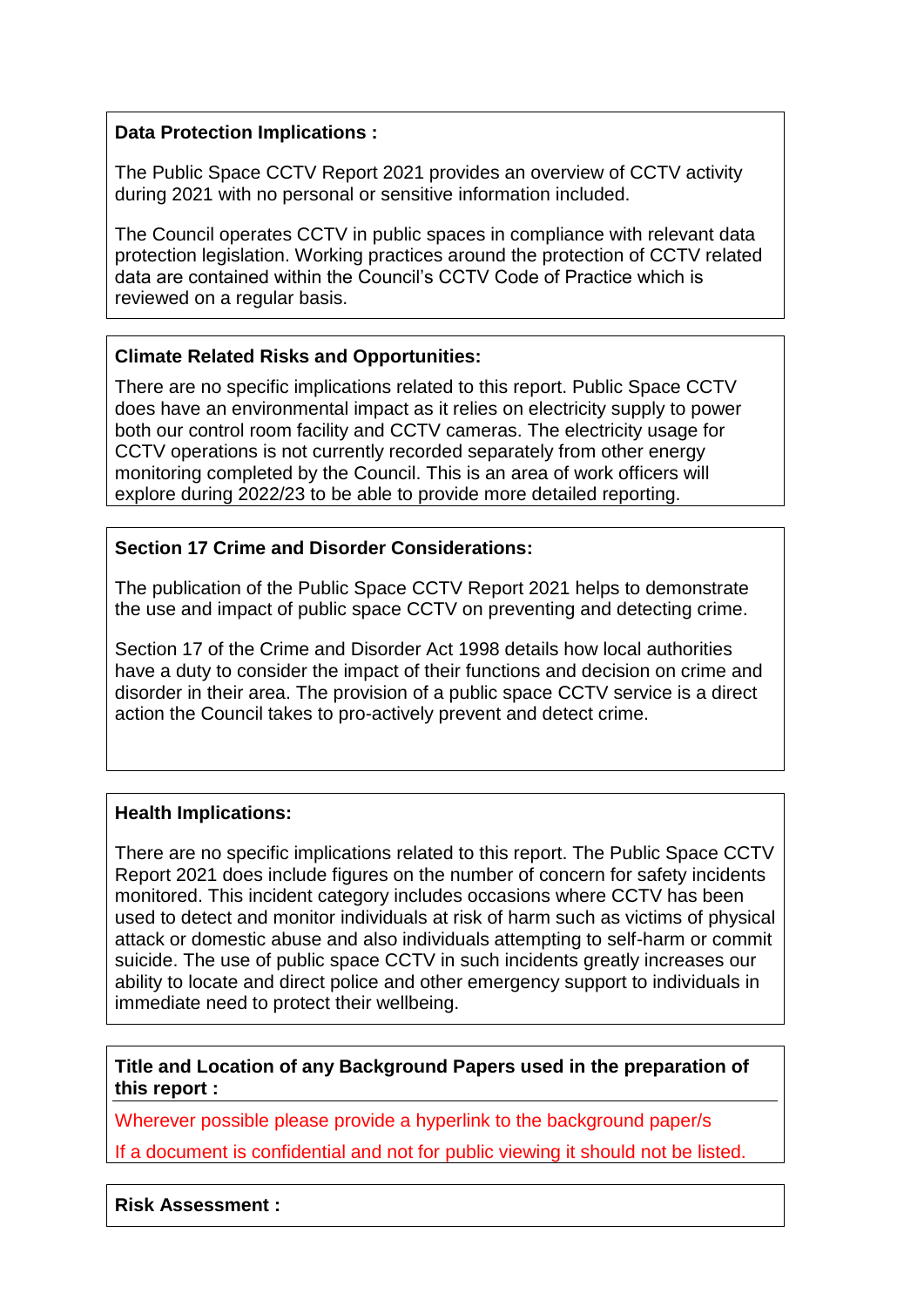# **Call in and Urgency:**

**Is the decision one which Rule 14.7 of the Scrutiny Procedure Rules apply?**

| i.e. is the report exempt from being called in due to<br>urgency (in consultation with C&I chairman) | Yes | No |
|------------------------------------------------------------------------------------------------------|-----|----|
| <b>Key Decision:</b>                                                                                 |     |    |
| A matter which affects two or more wards, or has<br>significant financial implications               | Yes | No |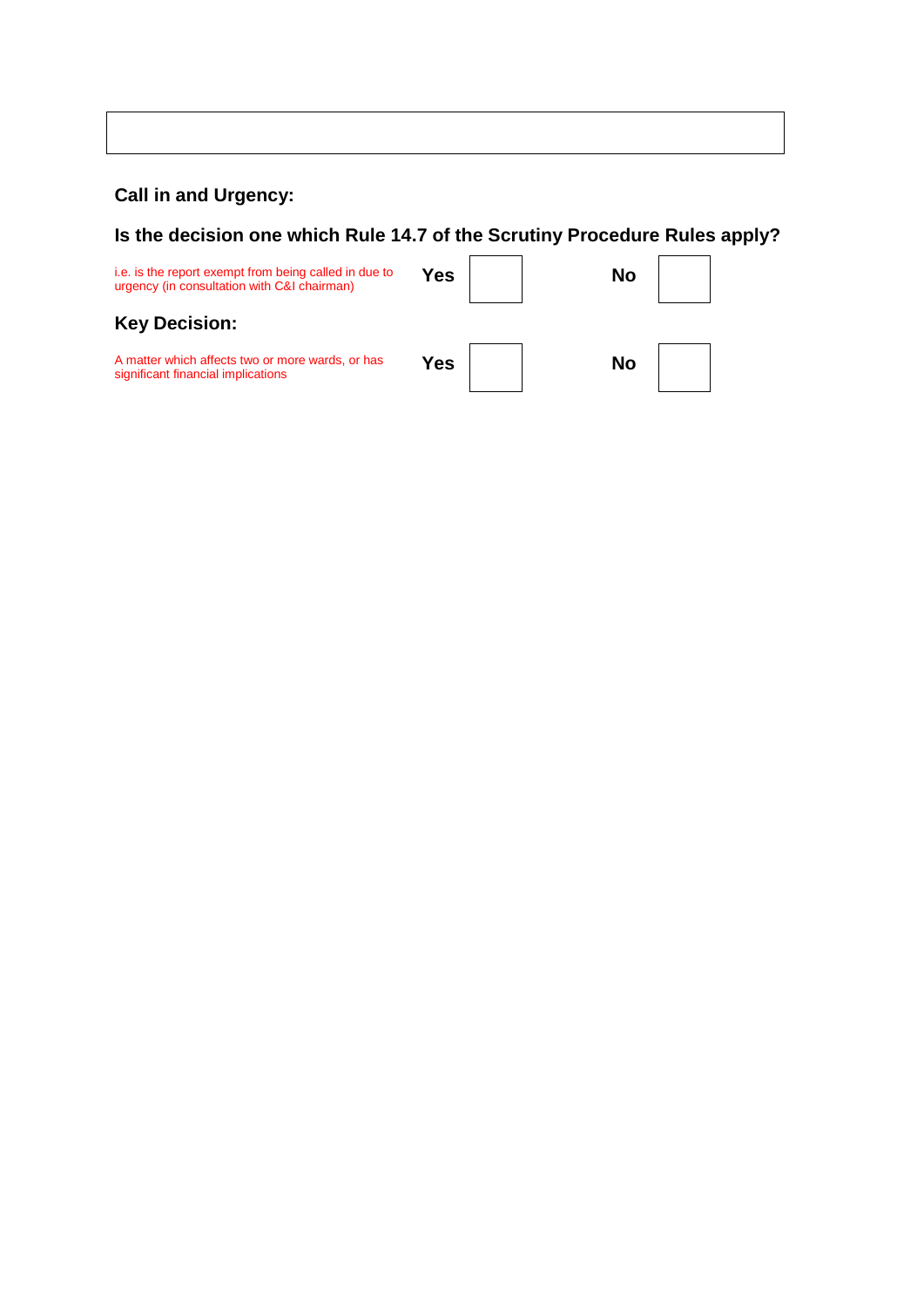#### **1 Introduction**

- 1.1 The Council provides monitored CCTV services for the benefit of the wider public, partners agencies and customers. We use the latest in CCTV technology to deliver high quality surveillance that keeps people, property and assets safe.
- 1.2 Our CCTV Control Centre monitors and records all footage from our camera network. With direct communication links to the police and other agencies we use camera footage to prevent and detect incidents of crime, public disorder, anti-social behaviour, theft and more.
- 1.3 The CCTV Service is owned and operated by West Lindsey District Council who is responsible for the management, administration and security of the system.
- 1.4 The Council uses public space CCTV to:
	- Make West Lindsey a safe and clean place in which to live, work and visit
	- Reduce anti-social behaviour, drug and alcohol misuse and provide public reassurance
	- Gain evidence of environmental crimes such as graffiti, vandalism, littering, fly-tipping and dog fowling
	- Ensure that traffic flows easily and safely on the road network
	- Provide traffic management support and gain evidence for the enforcement of moving traffic offences
	- Provide assistance and direction in the event of any emergency incident
	- Support police investigations and civil investigations when appropriate
	- Ensure the safety and security of Council and partner agency assets
- 1.5 This report introduces the CCTV Annual Report 2021 and recommends its publication.

#### **APPENDIX 1: CCTV Annual Report 2021**

#### **2. CCTV Operation**

2.1 The Council currently operates a CCTV service with a total of 206 CCTV cameras as per below:

| <b>Area/Site</b>                   | <b>Fixed</b><br><b>Cameras</b> | <b>PTZ</b><br><b>Cameras</b> | <b>TOTAL</b> |
|------------------------------------|--------------------------------|------------------------------|--------------|
| <b>Caenby Corner Depot</b>         | 15                             |                              | 17           |
| <b>Caistor Sports Club</b>         |                                | 3                            |              |
| Gainsborough Public Space          | 65                             | 28                           | 93           |
| Guildhall                          | 21                             |                              | 21           |
| <b>Hemswell Cliff Public Space</b> |                                | 5                            | 5            |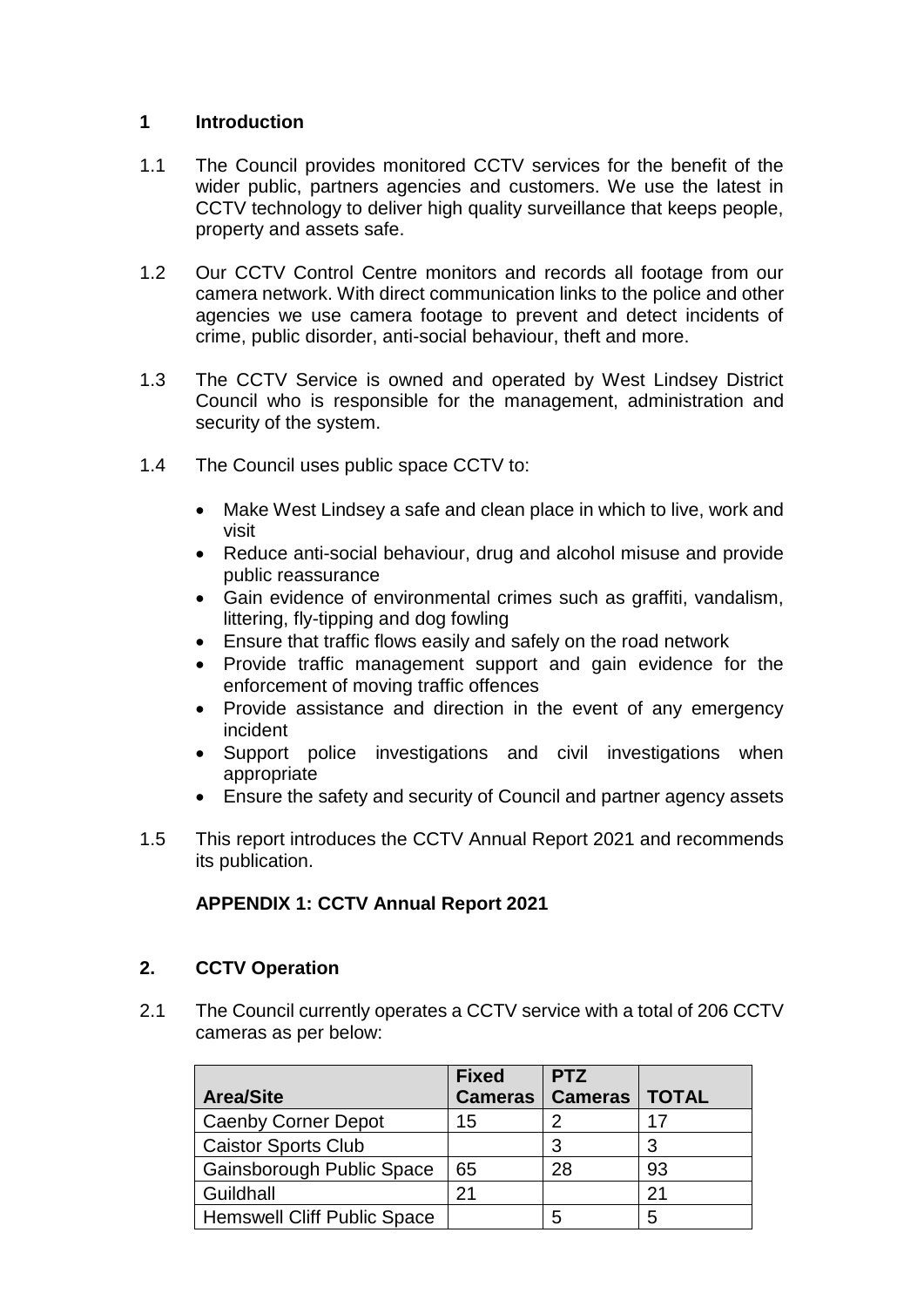|                                 | <b>Fixed</b>   | <b>PTZ</b>     |              |
|---------------------------------|----------------|----------------|--------------|
| <b>Area/Site</b>                | <b>Cameras</b> | <b>Cameras</b> | <b>TOTAL</b> |
| Lea Fields Crematorium          | 15             | $\mathcal{P}$  | 17           |
| <b>Market Rasen Leisure</b>     |                |                |              |
| Centre                          | 20             | 2              | 22           |
| Market Rasen Public Space       |                | 5              | 5            |
| <b>Marshall's Sports Ground</b> |                | 2              | 3            |
| North Warren Road Depot         | 3              |                | 4            |
| <b>Plough Business Hub</b>      | 3              |                | 3            |
| <b>Richmond Park</b>            | 2              | 3              | 5            |
| <b>Trinity Arts Centre</b>      | 8              |                | 8            |
|                                 |                |                | 206          |

- 2.2 In addition there are 82 cameras currently being installed as part of externally funded work and other routine replacement work.
- 2.3 Scheduled CCTV upgrades will be taking place in Market Rasen, Hemswell Cliff and Richmond Park during 2022/23.
- 2.4 Fixed cameras provide a fixed directional view. PTZ cameras can pan, tilt and zoom and are controlled by our CCTV Operators. Many locations use a mix of PTZ and Fixed cameras to provide a permanent 360-degree coverage.
- 2.5 All CCTV systems operate 24/7 365 days per year with permanent recording.

#### **3. CCTV Impact**

- 3.1 As we continue with recovery from the pandemic, we have seen a normalising of crime and incident levels. Our CCTV service is actively helping to prevent crime working closely with Lincolnshire Police and retail premises via our Shop and Pub Watch Schemes.
- 3.2 Following the end of any pandemic lockdowns we have seen a steady increase in shoplifting incidents returning to levels seen prior to the pandemic. CCTV Operators monitor for known offenders and use our 2 way radio system to communicate with Shop Watch members. The primary aim is to prevent known offenders accessing retail stores and being in a position to steal items.
- 3.3 Night time economy (NTE) monitoring is another key focus for CCTV Operators with larger numbers of people visiting Gainsborough and Market Rasen on Friday and Saturday evenings plus key bank holiday dates. CCTV Operators monitor NTE venues and use our 2-way radio system to communicate with Pub Watch members and door staff. Incidents of public disorder, drug dealing/use and violence are monitored and evidential footage is obtained.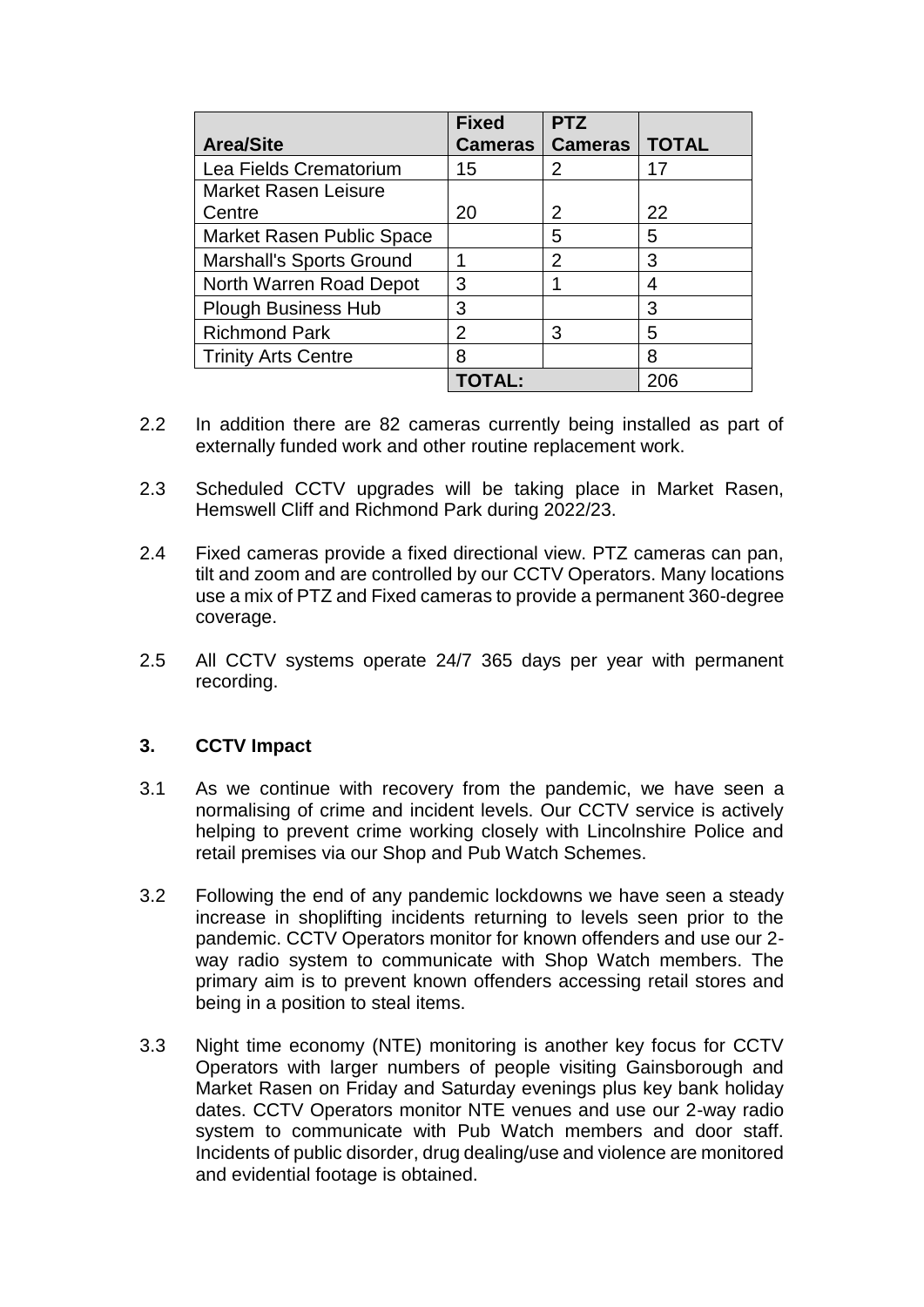- 3.4 CCTV continues to be extensively used for monitoring and locating vulnerable persons. Operators will routinely support Police and partner agencies in locating missing persons of all ages. In particular CCTV is used on a regular basis to aid prompt locating of persons that have threatened or are attempting to self-harm or commit suicide.
- 3.5 Within the past 3 months we have used CCTV footage to support a number of higher profile police investigations and subsequent prosecutions. This has included a spate of commercial burglaries in Gainsborough where some retail premises were targeted multiple times resulting in extensive loss and damage. CCTV footage was used to help track, locate and identify offenders.
- 3.6 Officers will be re-establishing CCTV Control Room visits for Members in May 2022. The visits provide a valuable opportunity for Members to see the Council's CCTV service in operation and gain a greater understanding of its use and impact for live incidents.
- 3.7 Officers will continue to promote the work and impact of public space CCTV through social media and press releases. A joint communication plan and approach has been established with Lincolnshire Police. This includes a focus on prompt publicity of incidents where CCTV has been used to either prevent or detect a crime.

Examples of some social media posts during 2021 are shown below: